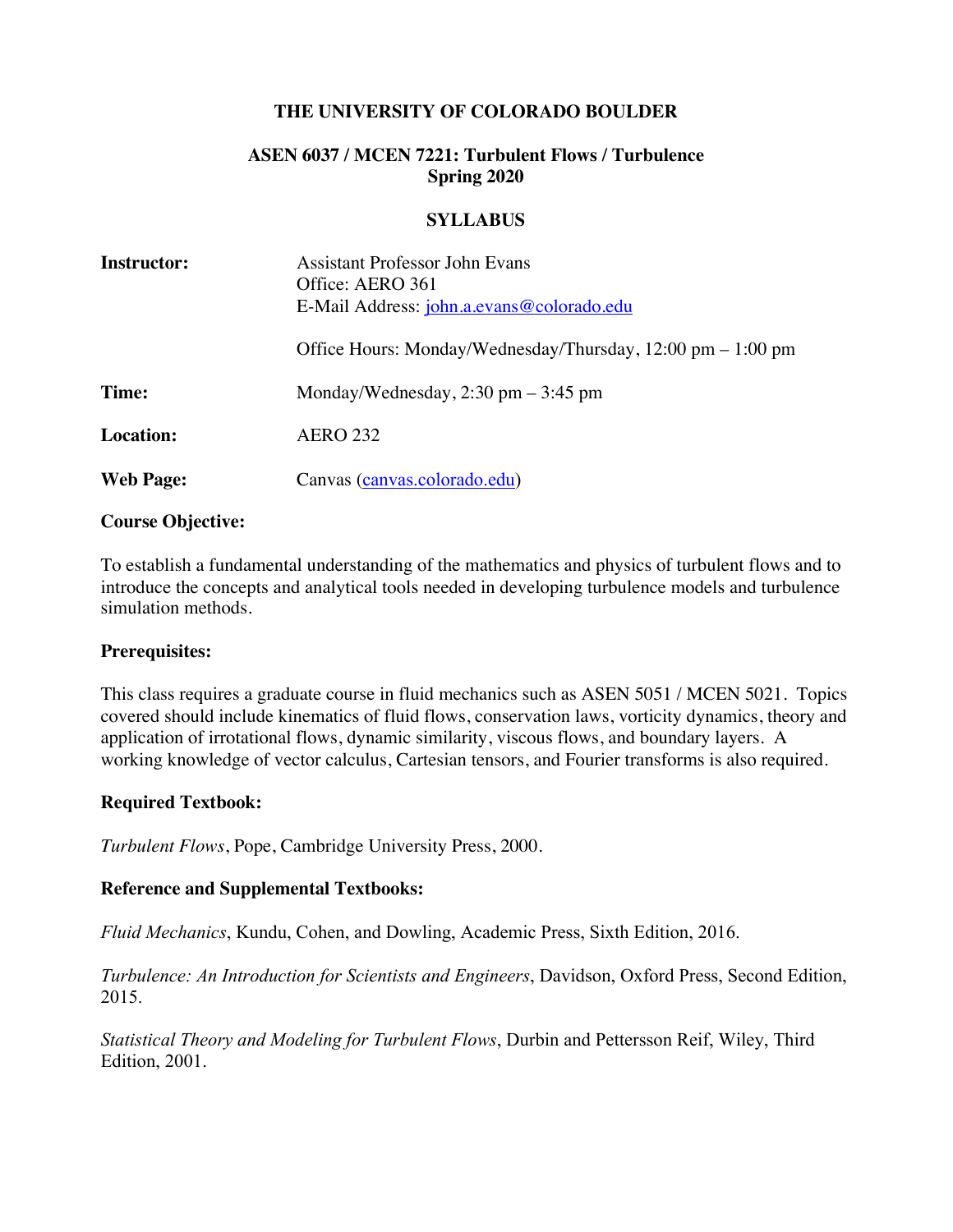*A First Course in Turbulence*, Tennekes and Lumley, MIT Press, 1972.

*Turbulence: The Legacy of A.N. Kolmogorov*, Frisch, Cambridge Press, 1995.

# **Topics:**

### **1. Turbulence Theory**

- a. Statistical Description of Turbulence
- b. Mean Flow Equations
- c. Free Shear Flows
- d. Wall-Bounded Flows
- e. The Scales of Turbulent Motion

### **2. Turbulence Modeling and Simulation**

- a. Direct Numerical Simulation (DNS)
- b. Reynolds Averaged Navier-Stokes (RANS) Models
	- i. Turbulent Viscosity Models
	- ii. Reynolds Stress Transport Models
- c. Large Eddy Simulation (LES)

### **Class Format:**

The class meets twice a week for an hour and fifteen minutes of formal lecture and discussion.

### **Grading:**

40% Homework Assignments 20% Midterm Exam 15% Literature Review Project 25% Final Project

Grades will be posted to the class website on Canvas.

### **Reading Assignments:**

Reading assignments are assigned frequently through the course website and are to be completed before lecture. The lecture should help to clarify and supplement what students have read. If a student has any questions on the reading material, the student should contact the instructor by email who will address the question during lecture.

# **Homework Policy:**

There will be six homework assignments throughout the semester. Students should make an effort to turn in assignments that are organized, professional looking, and legible. Students must staple their work (no paperclips or dog-ears). Very messy work will be returned to a student ungraded and a score of zero will be recorded. Final answers should be indicated with an arrow, underline, or box. Multiple answers (when only one is required) will be counted as incorrect.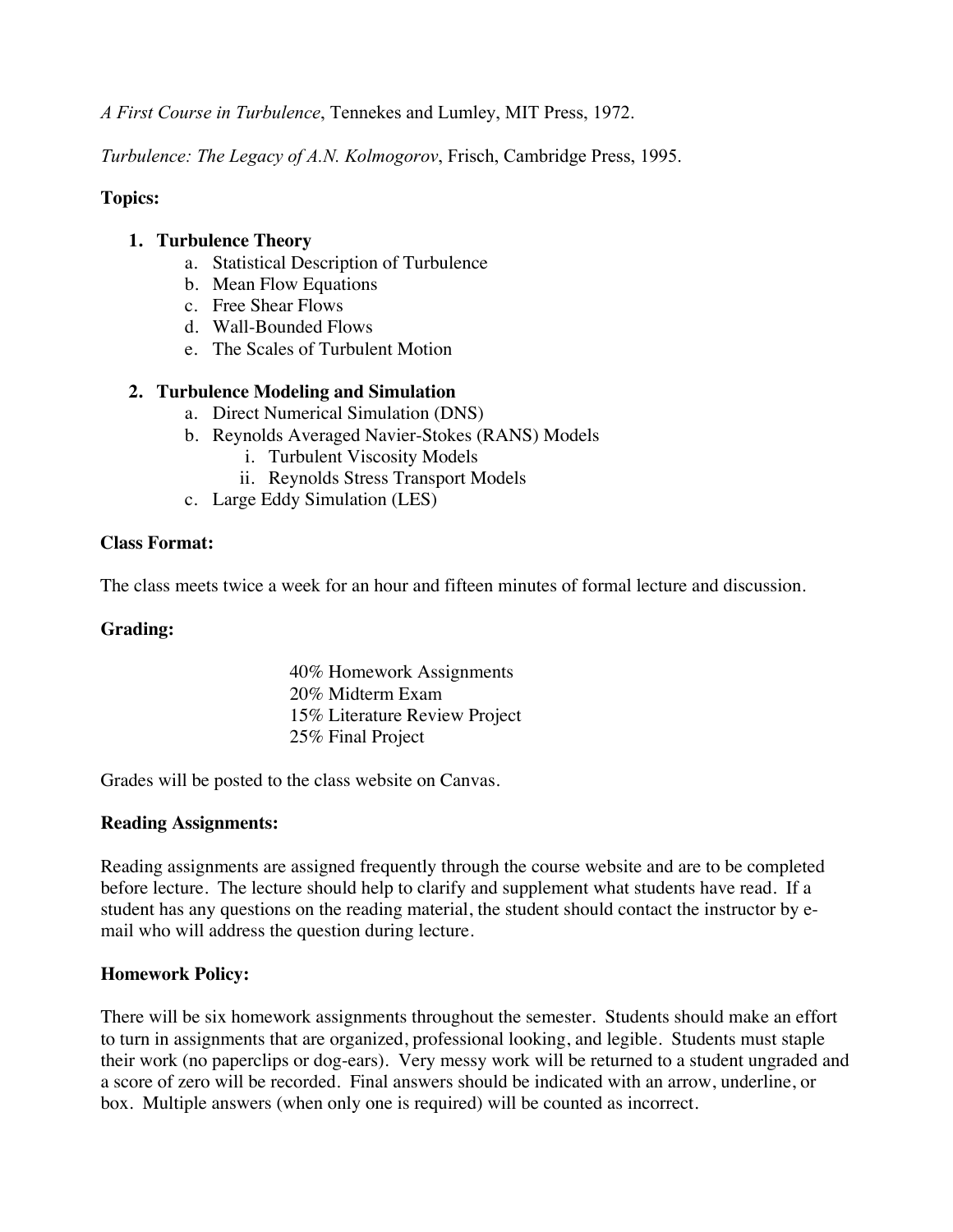*Homework is due at the start of class on the due date***.** Late assignments will not be accepted, though there will be a ten-minute grace period. If a student will be unable to attend class, the student may submit his or her homework early by slipping it under the instructor's door.

Collaboration is permitted on homework. This means students may discuss the means and methods for solving problems and even compare answers, but students are not free to copy someone's assignment. The work that a student turns in must be his or her own – copying is not allowed for any assignment and will not be tolerated. Students who are caught copying (or providing his or her assignment to another) will receive an "F" for the course and reported to the Dean's office for further punitive action.

# **Examination Policy:**

The midterm examination will cover all "Turbulence Theory" material in the course including lecture, discussions, and homework. The midterm examination will be take-home and open-book.

Collaboration on the midterm examination will not be tolerated. Students who are caught in these activities will receive an "F" for the course and reported to the Dean's office for further punitive action. Students are free to ask the instructor any clarification questions.

# **Literature Review Project:**

A literature review project will be assigned during the fourth week of the semester. For this project, students will review a highly-cited journal article on either turbulence theory or turbulence modeling and simulation. The deliverable of the project will consist of a review paper which summarizes the main results of the article, reflects on the impact of the article, and identifies what new questions the article raises.

# **Final Project:**

A final project will be assigned before the spring break. For this project, students will either (i) conduct a statistical analysis of turbulence simulation data, (ii) conduct a statistical analysis of turbulence experimental data, (iii) conduct a comparison of turbulence modeling approaches using a standard turbulent benchmark problem, (iv) examine the efficacy of a turbulence modeling approach for several turbulent benchmark problems, or (v) pursue their own topic with the instructor's permission. The deliverable of the project will consist of a journal-style paper, the details of which will be discussed when the project is assigned.

### **Accommodation for Disabilities:**

If you qualify for accommodations because of a disability, please submit your accommodation letter from Disability Services to your faculty member in a timely manner so that your needs can be addressed. Disability Services determines accommodations based on documented disabilities in the academic environment. Information on requesting accommodations is located on the Disability Services website. Contact Disability Services at 303-492-8671 or dsinfo@colorado.edu for further assistance. If you have a temporary medical condition or injury, see Temporary Medical Conditions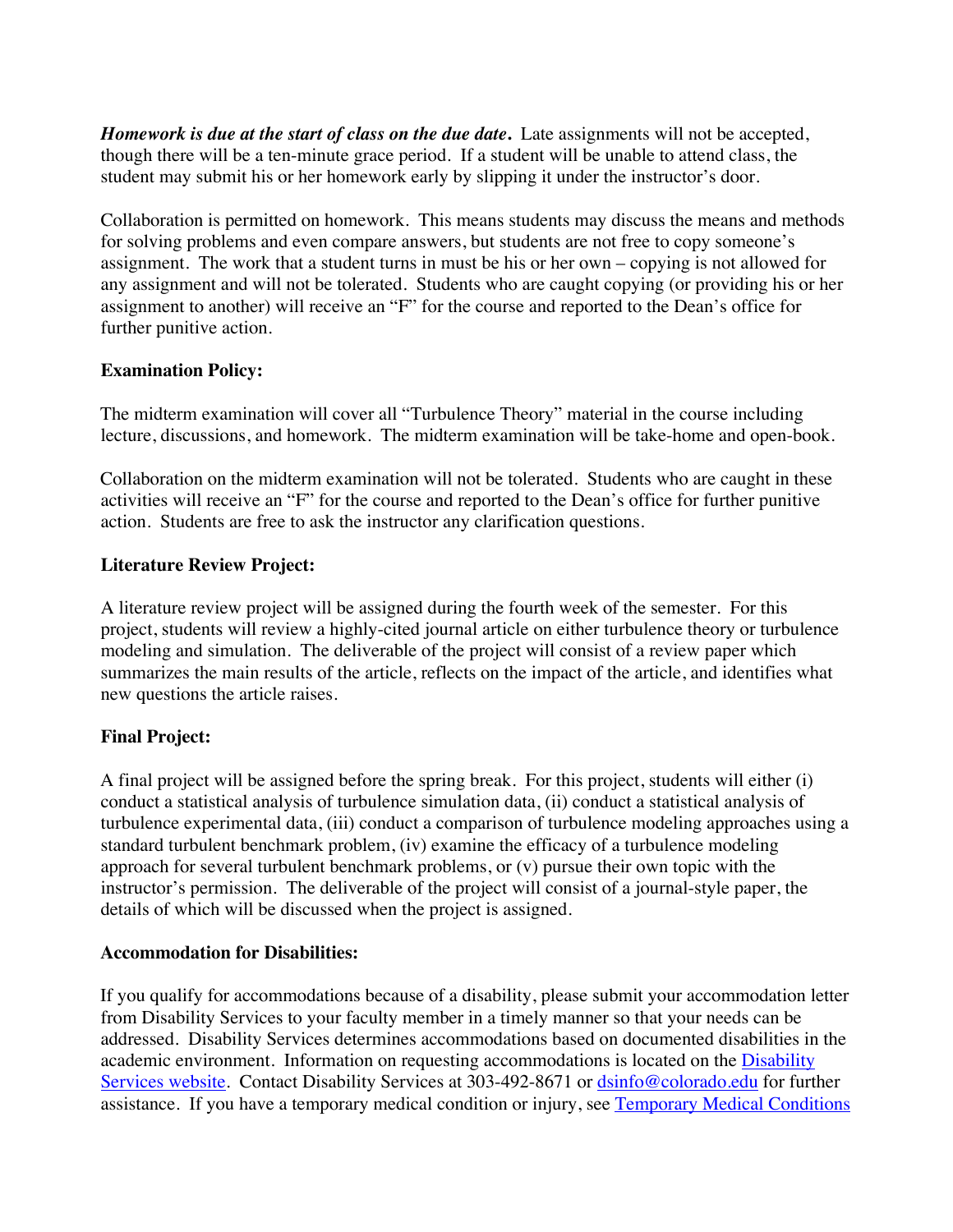under the Students tab on the Disability Services website.

### **Classroom Behavior:**

Students and faculty each have responsibility for maintaining an appropriate learning environment. Those who fail to adhere to such behavioral standards may be subject to discipline. Professional courtesy and sensitivity are especially important with respect to individuals and topics dealing with race, color, national origin, sex, pregnancy, age, disability, creed, religion, sexual orientation, gender identity, gender expression, veteran status, political affiliation or political philosophy. For more information, see the policies on classroom behavior and the Student Code of Conduct.

### **Preferred Student Names and Pronouns:**

CU Boulder recognizes that students' legal information doesn't always align with how they identify. Students may update their preferred names and pronouns via the student portal; those preferred names and pronouns are listed on instructors' class rosters. In the absence of such updates, the name that appears on the class roster is the student's legal name.

# **Honor Code:**

All students enrolled in a University of Colorado Boulder course are responsible for knowing and adhering to the Honor Code. Violations of the policy may include: plagiarism, cheating, fabrication, lying, bribery, threat, unauthorized access to academic materials, clicker fraud, submitting the same or similar work in more than one course without permission from all course instructors involved, and aiding academic dishonesty. All incidents of academic misconduct will be reported to the Honor Code (honor@colorado.edu); 303-492-5550). Students found responsible for violating the academic integrity policy will be subject to nonacademic sanctions from the Honor Code as well as academic sanctions from the faculty member. Additional information regarding the Honor Code academic integrity policy can be found at the Honor Code Office website.

# **Sexual Misconduct, Discrimination, Harassment and/or Related Retaliation:**

The University of Colorado Boulder (CU Boulder) is committed to fostering a positive and welcoming learning, working, and living environment. CU Boulder will not tolerate acts of sexual misconduct, intimate partner abuse (including dating or domestic violence), stalking, or protectedclass discrimination or harassment by members of our community. Individuals who believe they have been subject to misconduct or retaliatory actions for reporting a concern should contact the Office of Institutional Equity and Compliance (OIEC) at 303-492-2127 or cureport@colorado.edu. Information about the OIEC, university policies, anonymous reporting, and the campus resources can be found on the OIEC website.

Please know that faculty and instructors have a responsibility to inform OIEC when made aware of incidents of sexual misconduct, discrimination, harassment and/or related retaliation, to ensure that individuals impacted receive information about options for reporting and support resources.

# **Religious Holidays:**